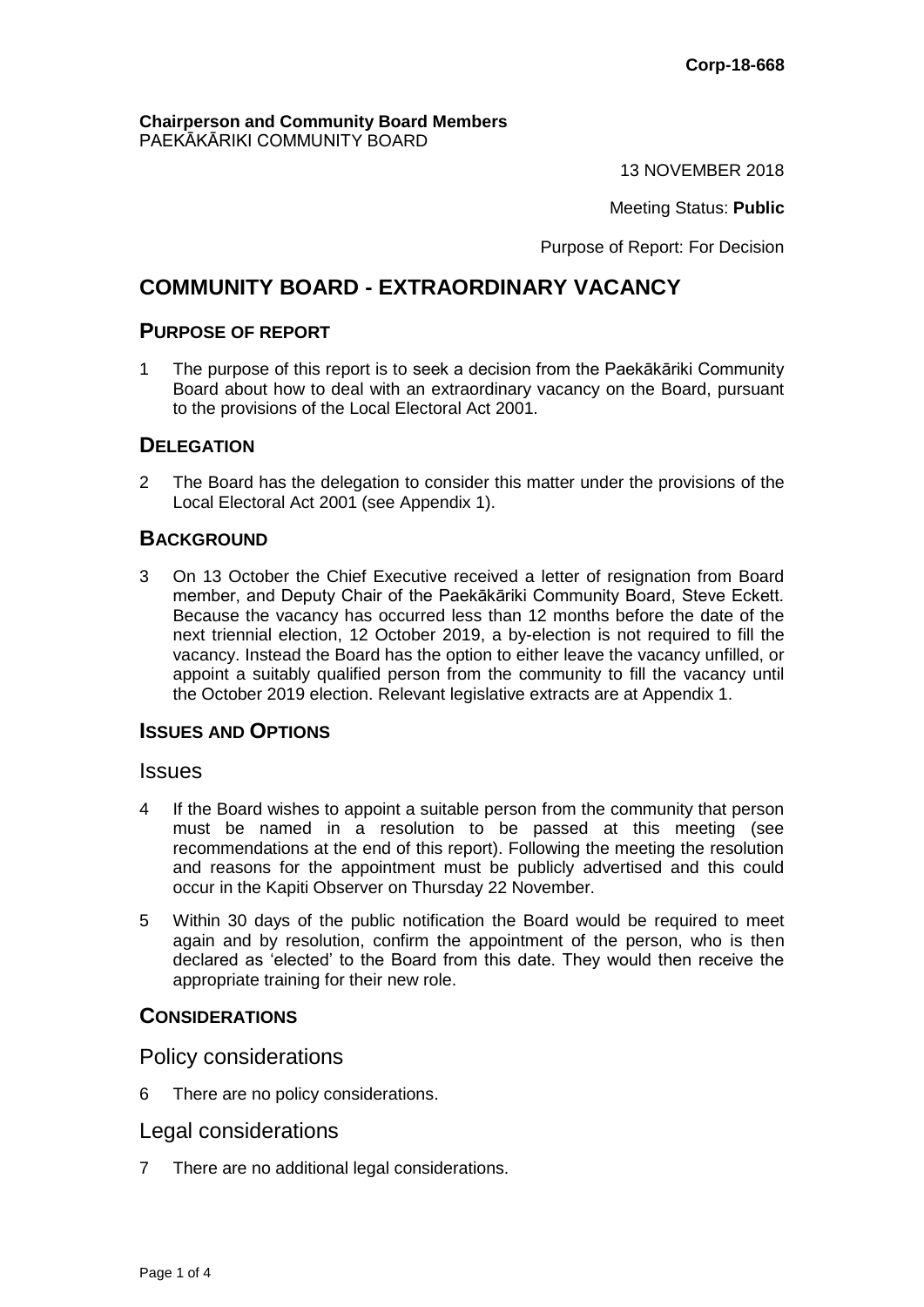# Financial considerations

8 There are no financial considerations.

# Tāngata whenua considerations

9 There are no tāngata whenua considerations.

## **SIGNIFICANCE AND ENGAGEMENT**

Significance policy

10 This matter has a moderate degree of significance under Council's Significance and Engagement Policy.

## Engagement planning

11 An engagement plan is not needed to implement this decision.

## Publicity

12 If the Board chooses to make an appointment that resolution must be publicly notified.

# **RECOMMENDATIONS**

- 13 That the Paekākāriki Community Board notes that an extraordinary vacancy has been created pursuant to clause 5 Schedule 7 of the Local Government Act 2002, through the resignation of Community Board member Steve Eckett, effective from 13 October 2018.
- 14 That the Paekākāriki Community Board resolves that:

(a) The extraordinary vacancy should be left vacant for the remainder of the 2016-2019 Triennium, as per clause 117(3)(b) of the Local Electoral Act 2001;

OR

(b) That [name], being a suitably qualified person in the Paekākāriki community, be appointed to the vacancy, pursuant to provision 117(3)(a) of the Local Electoral Act 2001, and that this decision of the Board be publicly notified.

**Report prepared by Approved for submission Approved for submission**

| Leyanne Belcher                                        | Janice McDougall          | Natasha Tod                                        |
|--------------------------------------------------------|---------------------------|----------------------------------------------------|
| Democracy Services A/g Group Manager<br><b>Manager</b> | <b>Corporate Services</b> | <b>Group Manager</b><br><b>Regulatory Services</b> |

# **ATTACHMENTS**

Appendix 1 – Extracts of Legislation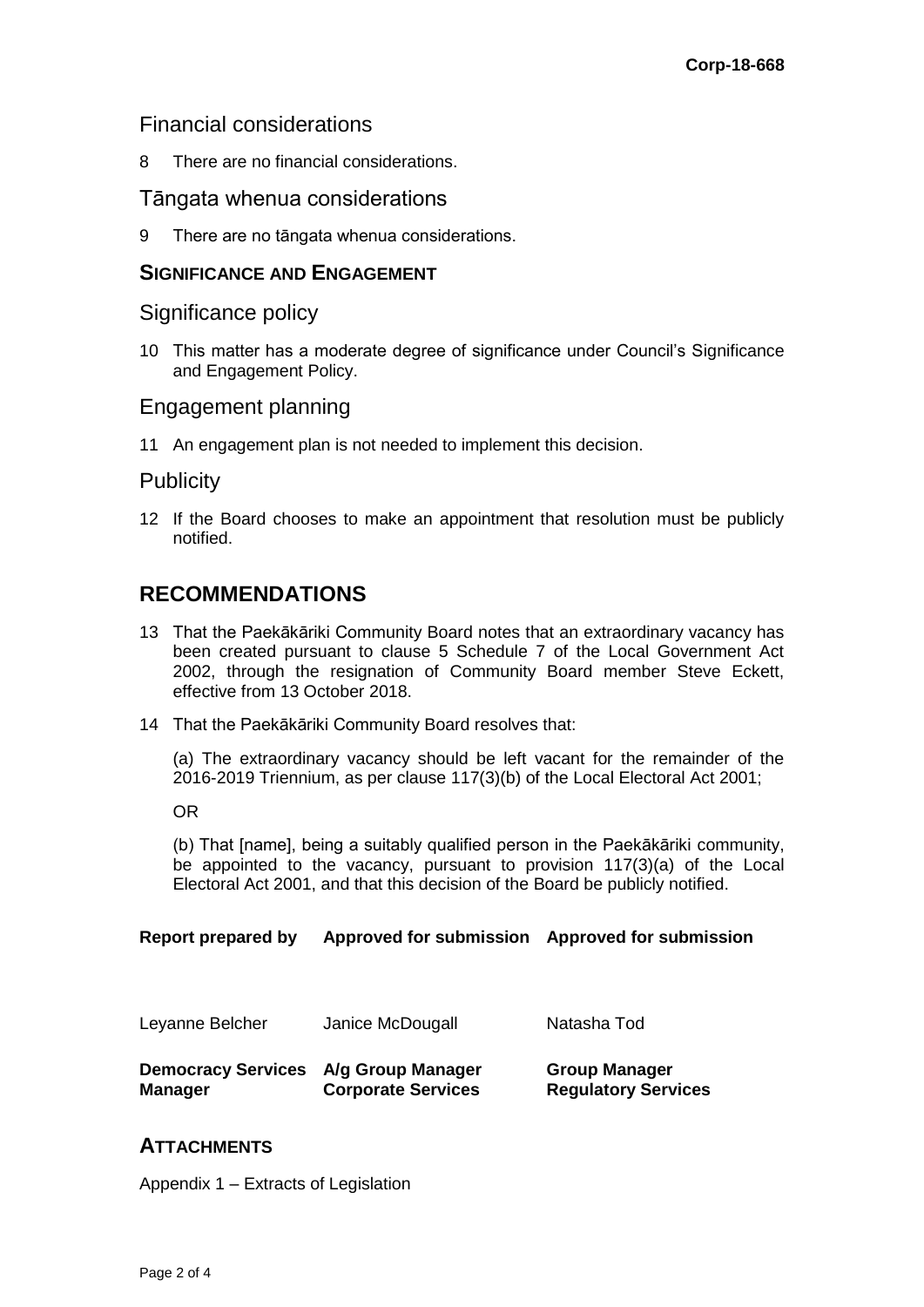# **APPENDIX 1**

#### Extracts from legislation

#### **Local Government Act 2002**

#### *Schedule 7, Clause 4 – Member's right to resign*

(1) A member of a local authority may resign office by notice in writing addressed and delivered to the chief executive of the local authority.

(2) The notice takes effect on the day on which it is delivered to the chief executive of the local authority.

#### *Schedule 7, Clause 5 – Extraordinary vacancies*

(1) The office of a member of a local authority becomes vacant, and the vacancy that is created is an extraordinary vacancy, if the member-[…]

(e) resigns under clause 4.

### **Local Electoral Act 2001**

*Clause 117 – Extraordinary vacancy in local authority or local board or community board*

 $[\ldots]$ 

(2) If a vacancy occurs in the office of a member of a local authority or in the office of an elected member of a local board or community board 12 months or less than 12 months before the next triennial general election, the chief executive of the local authority concerned must notify the local authority or local board or community board of the vacancy immediately.

(3) On receiving notice under subsection (2), the local authority or local board or community board must, at its next meeting (other than an extraordinary meeting) or, if that is not practicable, at its next subsequent meeting (other than an extraordinary meeting), determine by resolution-

(a) that the vacancy will be filled by the appointment by the local authority or local board or community board of a person named in the resolution who is qualified to be elected as a member; or

(b) that the vacancy is not to be filled.

(4) If for any reason the person specified in the resolution is unavailable, or otherwise unable to be notified of the appointment, a further vacancy occurs in that office.

[…]

### *Clause 118 – Notice of intention to fill vacancy by appointment*

(1) If, under section 117(3)(a) or section 117A, a local authority or local board or community board resolves that a vacancy will be filled by the appointment of a person by the local authority or local board or community board, it must immediately, unless the vacancy is for the office of mayor, give public notice of